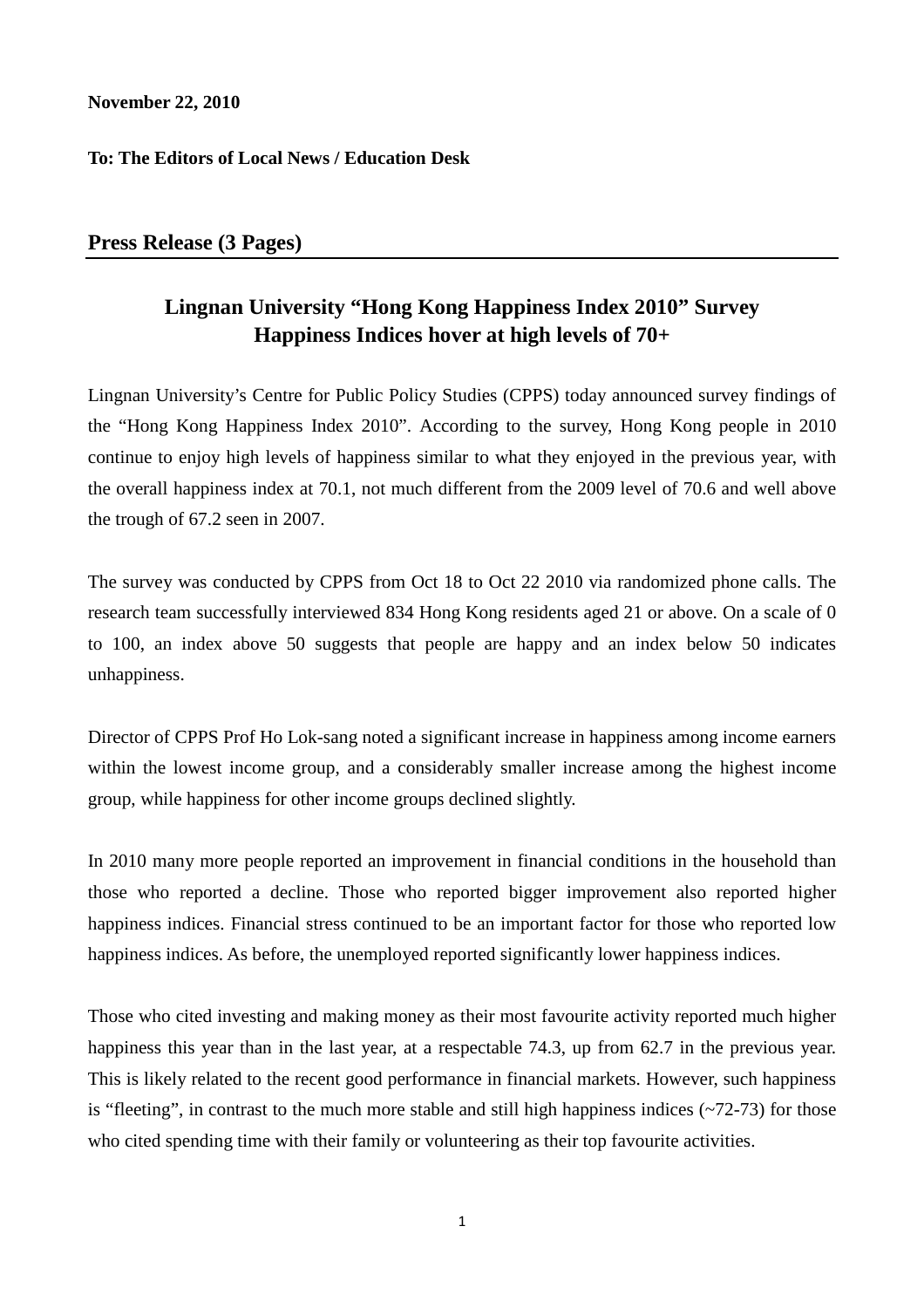Since 2008, the survey has included questions related to LIFE scores, i.e., Love, Insight, Fortitude, and Engagement. For three consecutive years and for all age categories, females outperformed males in these scores and provide one reason why females consistently report higher happiness.

In 2010 we found that the scores for Love, Insight, and Fortitude all increased noticeably, but the score for Engagement declined slightly — all because the 21-29 age group showed a notably lower Engagement Index. We also found that both Love and Insight increase with age. In particular the 21-29 age group underperformed other age groups in Love, Insight, and Fortitude, and outperformed the elderly group only in Engagement. In addition, we found a significant positive relation between volunteering and happiness.

We tested the happiness formula for the various age groups, and found that it predicted the happiness indices for all age groups really well, thus validating it.

As in the previous two years, we did a Three Happiness regression, and confirmed the importance of retrospective happiness particularly for the elderly, suggesting that being satisfied or dissatisfied with what one has done has an important effect on happiness over the long term.

Since 2005, Lingnan University's annual Happiness Index Survey has aimed to study the impacts of economic, political and social factors on Hong Kong people's happiness and to provide a measurable indicator of happiness. It is hoped that the study will inform policy makers and the public, leading to better policies and ultimately a happier society.

The survey was supported by a special grant from the University. The Centre is glad and grateful to announce that the Shih Wing Ching Foundation will sponsor this annual survey starting from 2011.

#### **For media enquiries, please contact:**

Ms Veronica Ng Public Affairs Manager Tel : 2616 8958 / 9253 3030 Fax : 2838 1601 Email: veronicang@LN.edu.hk **Enquiries on the survey:**  Centre for Public Policy Studies Mr. Felix Tsang Tel: 2616-7433 / 96776660 Email: felixtsang@ln.edu.hk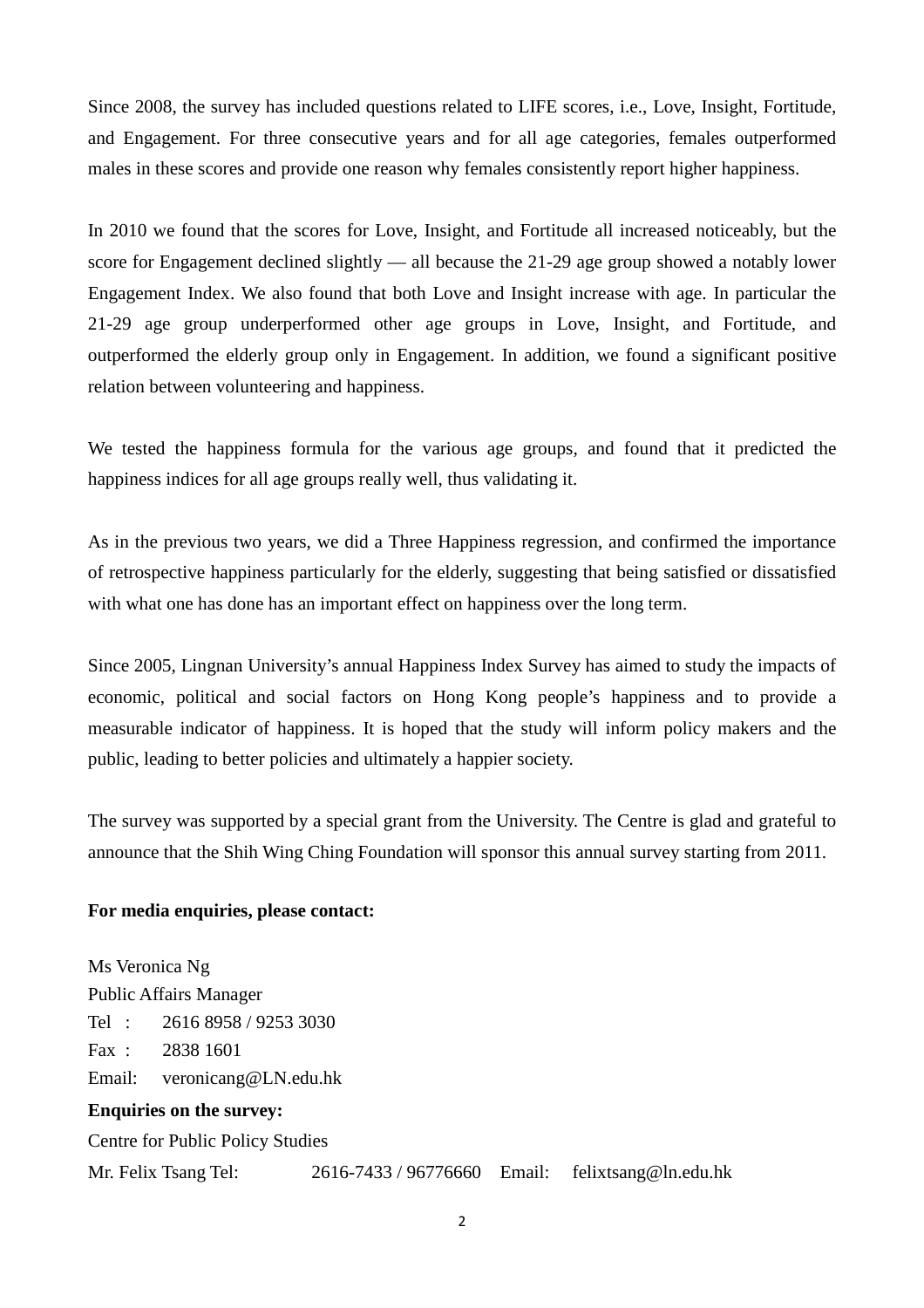# 嶺南大學「香港快樂指數 2010」調查報告

2010 年 11 月 22 日

嶺南大學公共政策研究中心今日公布「香港快樂指數 2010」調查報告。香港人的快樂指 數在 2010 年持續高企,達 70.1 分,與去年的 70.6 相若,較 2007 年的低位 67.2 分仍然高 出很多。

是次調查由研究中心於 2010 年 10 月 18 至 22 日以電話隨機抽樣方式進行,成功訪問 了 834 名年齡 21 歲或以上的香港居民。調查以零至 100 分作指標, 50 分以上表示 「快樂」; 50 分以下表示「不快樂」。

研究中心主任何濼生教授發現,最低收入組群的快樂指數明顯上升,最高收入組群的快 樂指數亦有輕微增幅,但其餘組群的快樂指數卻稍為下降。

在本年度,表示家庭財政狀況有改善的人比起表示財政轉差的人多,前者的快樂指數亦 較高。財政壓力仍然是不快樂的主要因素之一。與過去的調查結果一樣,失業人士的快 樂指數明顯偏低。

選擇「賺錢、投資」作為最喜愛活動的人士今年的快樂指數比起去年大幅上升,由去年 的 62.7 分升至本年的 74.3 分,相信與近期金融市場表現甚佳有關。但這類人士的快樂非 常波動。相對而言,以「陪伴家人」或「義工、教會活動」作為最喜愛活動的人士的快 樂指數比較穩定,兩年皆能維持於 72-73 分的高水平。

自 2008 年起,本調查引入了一系列問題,按何氏提出的「快樂方程式」計算出「LIFE」 指數(即「關愛 Love」、「智慧 Insight」、「堅毅 Fortitude」及「行動 Engagement」)。 女性在各指數的得分,連續三年,兼且在所有年齡組別,皆較男性為高。這可能是女性 持續較男性快樂的其中一個原因。

今年,我們發現受訪者「關愛」、「智慧」以及「堅毅」的得分都有上升,只有「行動」 得分輕微下跌,原因是 21-29 年齡組別的活動指數下跌。我們亦發現,「關愛」及「智 慧」得分會隨年齡增加而上升,其中,21-29 歲人士的「關愛」、「智慧」及「堅毅」 得分都較其他年齡人士低,只有在「行動」一項,比年長人士得分高。此外,我們發現 義工服務和快樂有少許正面關係。